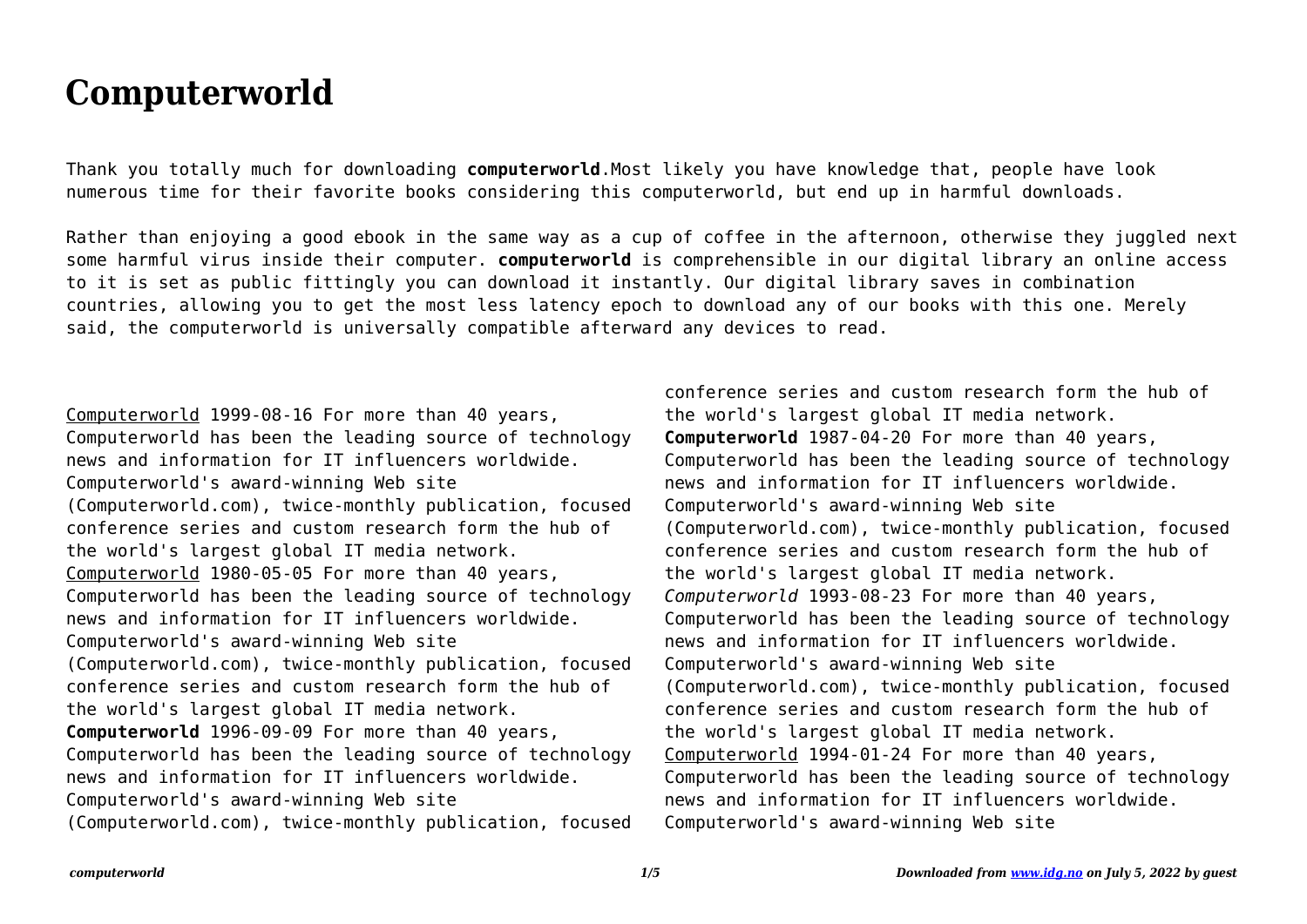(Computerworld.com), twice-monthly publication, focused conference series and custom research form the hub of the world's largest global IT media network. *Computerworld* 1975-09-10 For more than 40 years, Computerworld has been the leading source of technology news and information for IT influencers worldwide. Computerworld's award-winning Web site (Computerworld.com), twice-monthly publication, focused conference series and custom research form the hub of the world's largest global IT media network. **Computerworld** 1988 For more than 40 years, Computerworld has been the leading source of technology news and information for IT influencers worldwide. Computerworld's award-winning Web site (Computerworld.com), twice-monthly publication, focused conference series and custom research form the hub of the world's largest global IT media network. *Computerworld* 1984-05-21 For more than 40 years, Computerworld has been the leading source of technology news and information for IT influencers worldwide. Computerworld's award-winning Web site (Computerworld.com), twice-monthly publication, focused conference series and custom research form the hub of the world's largest global IT media network. *Computerworld* 1983-04-11 For more than 40 years, Computerworld has been the leading source of technology news and information for IT influencers worldwide. Computerworld's award-winning Web site (Computerworld.com), twice-monthly publication, focused conference series and custom research form the hub of the world's largest global IT media network. *Computerworld* 1999-03-15 For more than 40 years, Computerworld has been the leading source of technology news and information for IT influencers worldwide.

Computerworld's award-winning Web site (Computerworld.com), twice-monthly publication, focused conference series and custom research form the hub of the world's largest global IT media network. *Computerworld* 1988-02-08 For more than 40 years, Computerworld has been the leading source of technology news and information for IT influencers worldwide. Computerworld's award-winning Web site (Computerworld.com), twice-monthly publication, focused conference series and custom research form the hub of the world's largest global IT media network. *Computerworld* 1999-01-25 For more than 40 years, Computerworld has been the leading source of technology news and information for IT influencers worldwide. Computerworld's award-winning Web site (Computerworld.com), twice-monthly publication, focused conference series and custom research form the hub of the world's largest global IT media network. **Computerworld** 2000-04-03 For more than 40 years, Computerworld has been the leading source of technology news and information for IT influencers worldwide. Computerworld's award-winning Web site (Computerworld.com), twice-monthly publication, focused conference series and custom research form the hub of the world's largest global IT media network. **Computerworld** 1978-04-17 For more than 40 years, Computerworld has been the leading source of technology news and information for IT influencers worldwide. Computerworld's award-winning Web site (Computerworld.com), twice-monthly publication, focused conference series and custom research form the hub of the world's largest global IT media network. **Computerworld** 1993-06-21 For more than 40 years, Computerworld has been the leading source of technology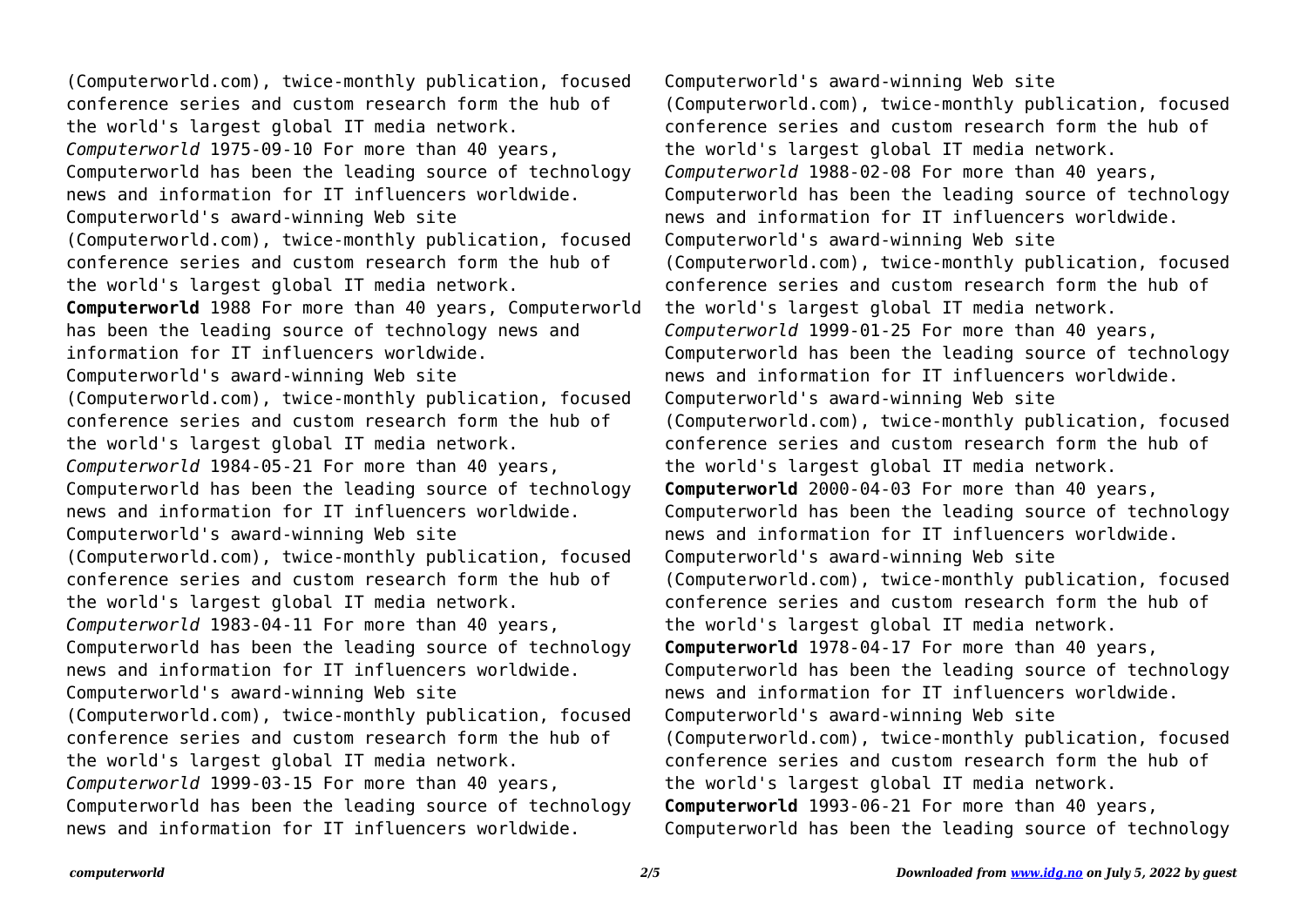news and information for IT influencers worldwide. Computerworld's award-winning Web site (Computerworld.com), twice-monthly publication, focused conference series and custom research form the hub of the world's largest global IT media network. *Computerworld* 1984-11 For more than 40 years, Computerworld has been the leading source of technology news and information for IT influencers worldwide. Computerworld's award-winning Web site (Computerworld.com), twice-monthly publication, focused conference series and custom research form the hub of the world's largest global IT media network. **Computerworld** 1980-10-20 For more than 40 years, Computerworld has been the leading source of technology news and information for IT influencers worldwide. Computerworld's award-winning Web site (Computerworld.com), twice-monthly publication, focused conference series and custom research form the hub of the world's largest global IT media network. *Computerworld* 1983-07-11 For more than 40 years, Computerworld has been the leading source of technology news and information for IT influencers worldwide. Computerworld's award-winning Web site (Computerworld.com), twice-monthly publication, focused conference series and custom research form the hub of the world's largest global IT media network. **Computerworld** 1985-04-22 For more than 40 years, Computerworld has been the leading source of technology news and information for IT influencers worldwide. Computerworld's award-winning Web site (Computerworld.com), twice-monthly publication, focused conference series and custom research form the hub of the world's largest global IT media network. **Computerworld** 1985-03-25 For more than 40 years,

Computerworld has been the leading source of technology news and information for IT influencers worldwide. Computerworld's award-winning Web site (Computerworld.com), twice-monthly publication, focused conference series and custom research form the hub of the world's largest global IT media network. **Computerworld** 1998-11-30 For more than 40 years, Computerworld has been the leading source of technology news and information for IT influencers worldwide. Computerworld's award-winning Web site (Computerworld.com), twice-monthly publication, focused conference series and custom research form the hub of the world's largest global IT media network. **Computerworld** 1973-08-29 For more than 40 years, Computerworld has been the leading source of technology news and information for IT influencers worldwide. Computerworld's award-winning Web site (Computerworld.com), twice-monthly publication, focused conference series and custom research form the hub of the world's largest global IT media network. **Computerworld** 1987-03-02 For more than 40 years, Computerworld has been the leading source of technology news and information for IT influencers worldwide. Computerworld's award-winning Web site (Computerworld.com), twice-monthly publication, focused conference series and custom research form the hub of the world's largest global IT media network. **Computerworld** 1985-07-22 For more than 40 years, Computerworld has been the leading source of technology news and information for IT influencers worldwide. Computerworld's award-winning Web site (Computerworld.com), twice-monthly publication, focused conference series and custom research form the hub of the world's largest global IT media network.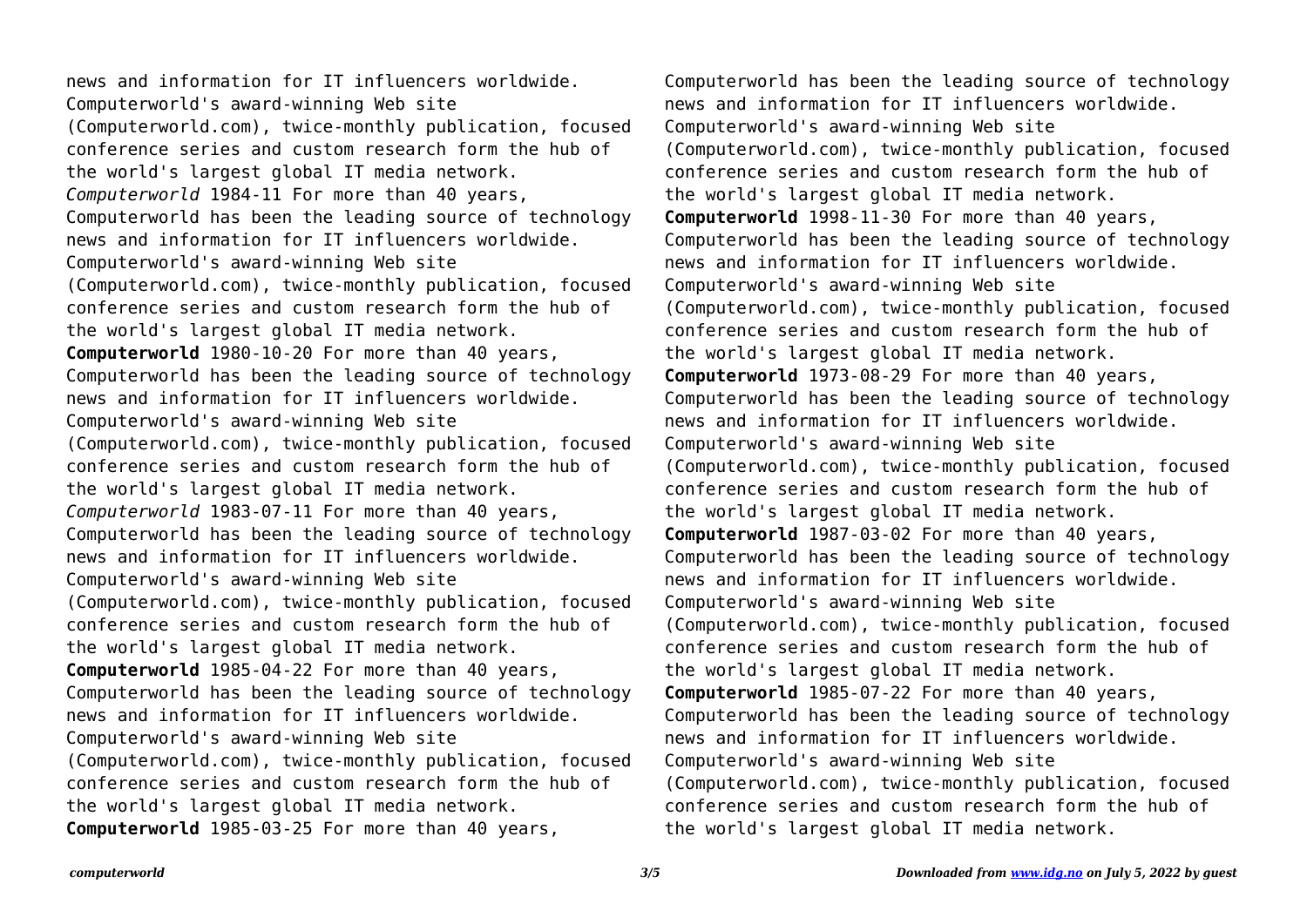*Computerworld* 1977-09-26 For more than 40 years, Computerworld has been the leading source of technology news and information for IT influencers worldwide. Computerworld's award-winning Web site (Computerworld.com), twice-monthly publication, focused conference series and custom research form the hub of the world's largest global IT media network. Computerworld 1993-11-01 For more than 40 years, Computerworld has been the leading source of technology news and information for IT influencers worldwide. Computerworld's award-winning Web site (Computerworld.com), twice-monthly publication, focused conference series and custom research form the hub of the world's largest global IT media network. **Computerworld** 1982-03-15 For more than 40 years, Computerworld has been the leading source of technology news and information for IT influencers worldwide. Computerworld's award-winning Web site (Computerworld.com), twice-monthly publication, focused conference series and custom research form the hub of the world's largest global IT media network. **Computerworld** Alfred Elton Van Vogt 1983 **Computerworld** 1984-12-24 For more than 40 years, Computerworld has been the leading source of technology news and information for IT influencers worldwide. Computerworld's award-winning Web site (Computerworld.com), twice-monthly publication, focused conference series and custom research form the hub of the world's largest global IT media network. *Computerworld* 1981-10-26 For more than 40 years, Computerworld has been the leading source of technology news and information for IT influencers worldwide. Computerworld's award-winning Web site (Computerworld.com), twice-monthly publication, focused

conference series and custom research form the hub of the world's largest global IT media network. **Computerworld** 1982-06-07 For more than 40 years, Computerworld has been the leading source of technology news and information for IT influencers worldwide. Computerworld's award-winning Web site (Computerworld.com), twice-monthly publication, focused conference series and custom research form the hub of the world's largest global IT media network. **Computerworld** 1986-10-27 For more than 40 years, Computerworld has been the leading source of technology news and information for IT influencers worldwide. Computerworld's award-winning Web site (Computerworld.com), twice-monthly publication, focused conference series and custom research form the hub of the world's largest global IT media network. **Computerworld** 2000-03-06 For more than 40 years, Computerworld has been the leading source of technology news and information for IT influencers worldwide. Computerworld's award-winning Web site (Computerworld.com), twice-monthly publication, focused conference series and custom research form the hub of the world's largest global IT media network. **Computerworld** 1980-12 For more than 40 years, Computerworld has been the leading source of technology news and information for IT influencers worldwide. Computerworld's award-winning Web site (Computerworld.com), twice-monthly publication, focused conference series and custom research form the hub of the world's largest global IT media network. Computerworld 1976-12-20 For more than 40 years, Computerworld has been the leading source of technology news and information for IT influencers worldwide. Computerworld's award-winning Web site